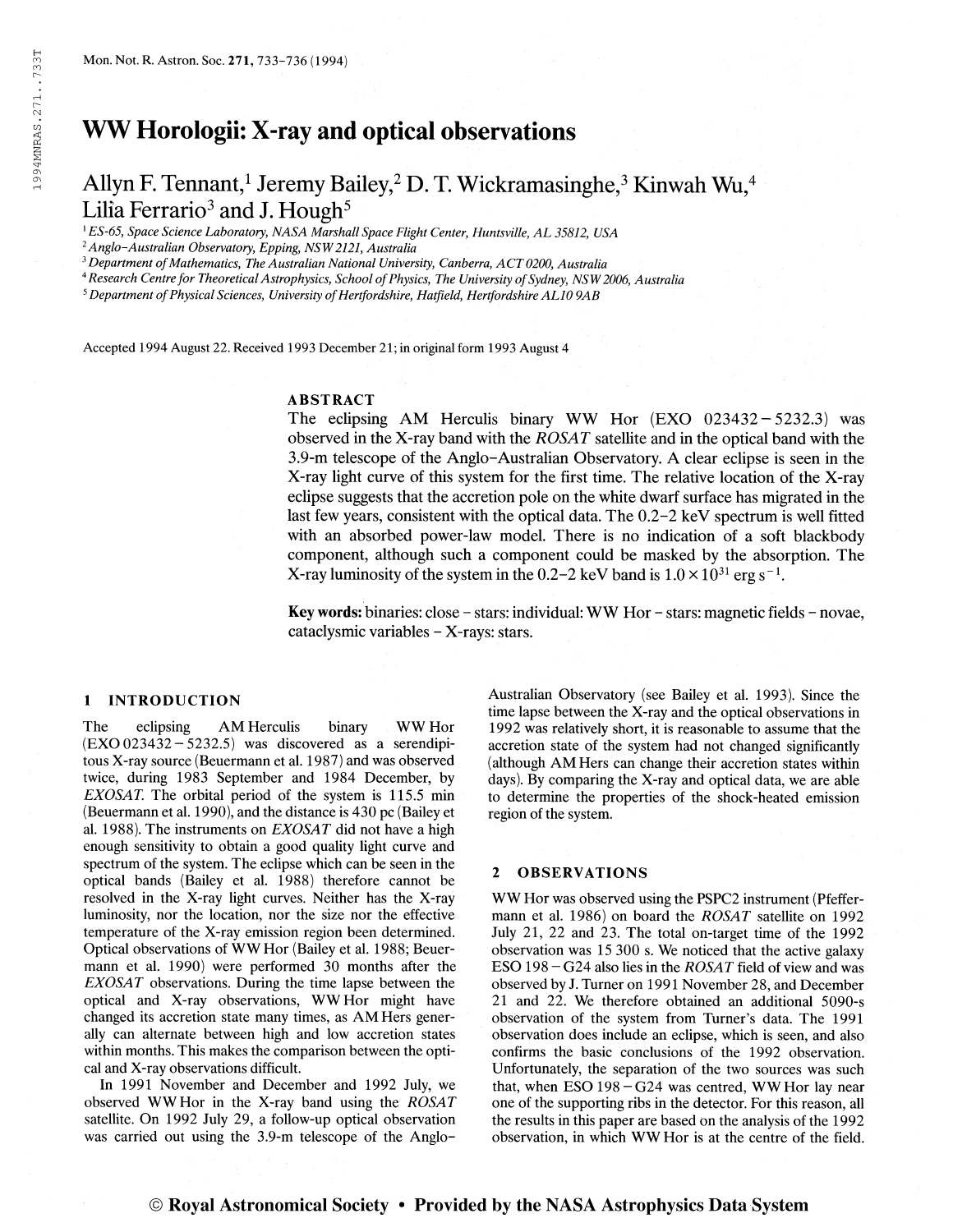# 734 A.F. Tennant et al.

The good time intervals of the observations are listed in Table 1. The follow-up optical observation was performed on 1992 July 29 with the 3.9-m telescope of the Anglo-Australian Observatory. The optical brightness of WWHor was  $\approx$  20 mag during the observation, indicating that the system was in a low accretion state. Light curves in the red  $(5500 - 8400 \text{ Å})$  and blue  $(3400 - 5300 \text{ Å})$  bands were obtained.

#### 3 RESULTS AND DISCUSSIONS

We fold the data using the eclipse ephemeris

#### $T<sub>0</sub>$  = HJD 244 7126.127 82 + 0.080 199 035

given in Beuermann et al. (1990). The X-ray light curves of the 1992 observation are shown in Fig. 1. The upper panel corresponds to the energy channels  $1-40$  (0.1-0.5 keV); the lower panel corresponds to the energy channels 41-240 (0.5-2.0 keV ). The two light curves have very similar shapes. In both energy bands, the count rate rises sharply at phase 0.75 and declines sharply at phase 1.25. The bright phases occupy about one-half of the total orbital period. The maximum fluxes at the bright phases for the high- and low-energy mum fluxes at the bright phases for the high- and low-energy<br>channels are 0.06 and 0.04 count s<sup>-1</sup>, respectively. The flux for channels  $1-40$  is about 0.01 count  $s^{-1}$ , and the flux for channels 41-240 is consistent with zero, during the faint phases.

An eclipse can be seen clearly at phase 1.0, and it is also present in the light curve of the 1991 observation (not shown). However, the eclipse was not revealed in the previous EXOSAT observations because of the quality of the data. The centre of the eclipse is almost at the orbital phase 1.0 (0.0), in agreement with the optical observations by Bailey et al. (1988) and Beuermann et al. (1990). When we use a Gaussian to fit the bright-phase intensity and a negative

#### Table 1. X-ray observations.

| Date         | start    | $_{\rm end}$ | accepted time |
|--------------|----------|--------------|---------------|
| 28 Nov 1991  | 12:53:53 | 13:00:33     | 0400s         |
| 21 Dec 1991  | 09:58:22 | 10:18:07     | 1185 s        |
| 21 Dec 1991  | 11:35:23 | 11:53:57     | 1110s         |
| 21 Dec 1991  | 19:34:53 | 19:52:56     | 1083 s        |
| 22 Dec 1991  | 08:17:23 | 08:39:17     | 1314 s        |
| 21 July 1992 | 10:55:45 | 11:06:53     | 0668 s        |
| 21 July 1992 | 15:41:37 | 16:10:41     | 1742s         |
| 21 July 1992 | 17:17:23 | 17:48:25     | 1862 s        |
| 21 July 1992 | 18:52:47 | 19:24:11     | 1884 s        |
| 22 July 1992 | 17:12:17 | 17:42:55     | 1836 s        |
| 22 July 1992 | 18:46:37 | 19:18:25     | 1908s         |
| 23 July 1992 | 15:29:20 | 16:01:10     | 1910 s        |
| 23 July 1992 | 17:05:27 | 17:37:10     | 1903 s        |
| 23 july 1992 | 18:46:16 | 19:12:56     | 1600 s        |



Figure 1. The X-ray light curves of WW Hor. The upper and lower panels correspond to the energy channels 1-40 (0.1-0.5 keV) and 41-240 (0.5-2.0 keV), respectively. The data are folded using the eclipse ephemeris  $T_0 = HJD 244 7126.127 82 + 0.080 199 035$ given in Beuermann et al. ( 1990).

Gaussian to fit the eclipse, we find that the centres of the Gaussians are at phase 1.022 and phase 1.012, respectively. The difference in the centres of the Gaussians suggests that the X-ray emission region is trailing the secondary star, with a phase lag of roughly  $4^{\circ} \pm 3^{\circ}$ . This value is consistent with that deduced from our optical data (see Bailey et al. 1993). Previous observations of WWHor by Bailey et al. (1988), however, showed that its emission region led the secondary star by a phase of  $11^{\circ} \pm 2^{\circ}$ . Thus the accretion pole of WWHor has migrated in the past few years. A similar phenomenon was also observed in another eclipsing AM Her system, DPLeo (Bailey et al. 1993). As the accretion pole migration in these systems has been reported separately in Bailey et al. (1993), we will not discuss it in detail here. For theoretical explanations of this phenomenon, see Wickramasinghe & Wu (1991), Wu & Wickramasinghe (1993), Bailey et al. (1993), and references therein.

In Fig. 2, we show the red-band  $(5500-8400 \text{ Å})$  and the blue-band  $(3400-5300 \text{ Å})$  light curves of the optical observations. The flux calibration of the data is given based on the observations of standards from Graham (1982). The eclipse is also clearly seen in the two light curves. The red light curve has a sharp rise in the intensity at the beginning of the bright phases and a rapid decline at the end of the bright phases. The general structures of the red light curve and the X-ray light curves are not similar. The strong phase dependence of the intensity variations in the red band can be explained easily by the beaming of cyclotron emission from a shockheated region (e.g. Chanmugam & Dulk 1981; Meggitt & Wickramasinghe 1982). The blue light curve is, however, very different - the intensity rises gradually at the beginning of the bright phase and declines gradually at the end, with the maximum occurring near the centre of the bright phase. Such intensity variations are atypical of cyclotron emission, even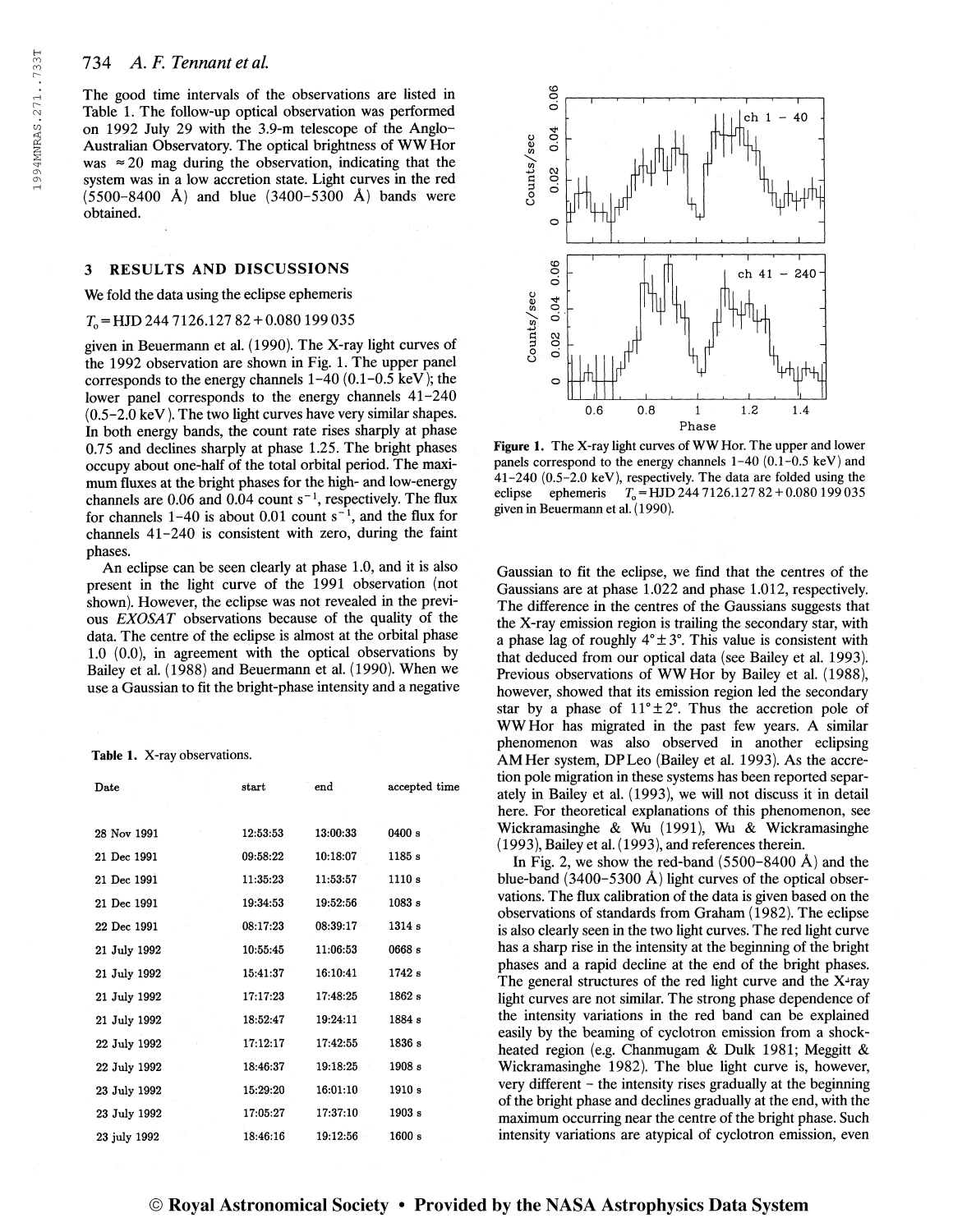

**Figure 2.** The red-  $(5500-8400 \text{ Å})$  and blue-  $(3400-5300 \text{ Å})$  band light curves of WW Hor. The data are folded on the orbital period (see Bailey et al. 1993 for details).

when inhomogeneities in the emission region are taken into account (see Wu & Wickramasinghe 1991). The observed variations are, however, typical of what is expected for emission from an optically thick region close to or on the white dwarf surface, and can be explained as a combination of limb darkening and changes in the effective projected area of the emission region. We note that a similar blue light curve was also observed for V834 Cen during its low accretion state (Ferrario et al. 1992) and was attributed to blackbody radiation from the heated white dwarf surface.

The PSPC2 instrument on board ROSAT provides spectral information on the X-ray photons. We use only the 1992 observation to construct the X-ray spectrum. We model the spectrum by folding a test spectrum through the response matrix for the detector and comparing the result with the data. We find an acceptable fit to either an absorbed powerlaw or an absorbed thermal bremsstrahlung spectrum. For the fit to the power-law case, the power-law function has and index  $1.97 \pm 0.36$  (90 per cent confidence, single parameter uncertainty) with some low-energy absorption of meter uncertainty) with some low-energy absorption of  $1.80 \pm 0.84 \times 10^{20}$  atom cm<sup>-2</sup> (Fig. 3). We also find that an absorbed thermal bremsstrahlung model with  $kT=1.5^{+1.8}_{-0.5}$ keV can fit the spectrum. This temperature is less than the typical bremsstrahlung temperature ( $\sim$  10 keV) of AM Hers in high accretion states (see Beuermann 1988). The observed In high accretion states (see Beuermann 1988). I he observed<br>X-ray flux is  $3.6 \times 10^{-13}$  erg cm<sup>-2</sup> s<sup>-1</sup> in the 0.2 to 2.0 keV band, and the unabsorbed X-ray flux is about  $4.4 \times 10^{-13}$  erg band, and the unabsorbed  $\lambda$ -ray flux is about 4.4  $\times$  10<sup>-10</sup> erg cm<sup>-2</sup> s<sup>-1</sup>. For a distance of 430 pc (Bailey et al. 1988), the corresponding X-ray luminosity in this energy band is  $\sim$  $1.0 \times 10^{31}$  erg s<sup>-1</sup>. If we take two as the value of the powerlaw index and assume that the power-law continues to 20 keV, the luminosity in the 2.0-20 keV band is then approximately equal to the luminosity in the 0.2-2.0 keV band. Thus the total luminosity in the 0.2-20 keV band is  $\sim 2 \times 10^{31}$  erg  $s^{-1}$ . This value is near the low end of the typical hard X-ray luminosity of the AM Her binaries and is consistent with luminosities of these systems in their low accretion state.

Generally, the X-ray spectrum of AM Hers consists of a power-law hard X-ray component and a blackbody soft



Figure 3. The model power-law X-ray spectrum of WW Hor. The power-law index of the spectrum is  $1.97 \pm 0.36$  (90 per cent confidence, single parameter uncertainty) and the column density of the dence, single parameter uncertainty) and the column d<br>low-energy absorption is  $1.80 \pm 0.84 \times 10^{20}$  atom cm<sup>-2</sup>.

X-ray component (Rothschild et al. 1981; Beuermann 1988). The power-law component is probably the sum spectrum of optically thin bremsstrahlung radiation emitted from shockheated regions with different temperatures. The blackbody component may be due to the reprocessing of the hard X-rays (Beuermann 1988; Stockman 1988) and/or other mechanisms such as thermal emission due to blobby accretion (Hameury & King 1988; Litchfield 1990). Therefore it is also necessary to consider the implication of an additional blackbody component. Unfortunately, the X-ray flux of WW Hor was weak, partly because it was in a low accretionrate state and partly because its distance is large. Furthermore, the interstellar absorption in the soft X-ray band is very strong, and an upturn in the soft X-ray band can be countered by increasing the interstellar absorption. If we use only the X-ray data, we are unable to constrain the blackbody component. As WW Hor was in a very low accretion state during the 1992 observation, we speculate that the total accretion luminosity of the system might not be strong enough to power a strong UV and soft X-ray blackbody reprocessed component as is found in typical AM Hers in a high accretion state. Rather, the peak of the blackbody reprocessed component in WW Hor was probably shifted to a lower frequency, and the blue light may be dominated by the low-energy tail of the blackbody component, and the emission from the white dwarf itself. Unfortunately, due to the faintness of the system, we did not obtain reliable polarimetric data, which would have enabled us to confirm the non-cyclotron origin of the blue light. However, as we have already noted, the blue light in the optical band can be related to an optically thick blackbody component. In an attempt to constrain the blackbody component, we postulate that the excess blue light in the bright phase is due to the lowenergy tail of the blackbody component. Thus the blue-band flux will constrain the Rayleigh-Jeans part of the blackbody component and the X-ray data will constrain the Wien part.

To estimate the contribution of the blackbody X-ray component to the blue-band flux we consider the following. We assume the blue flux during the X-ray-faint phases is due to